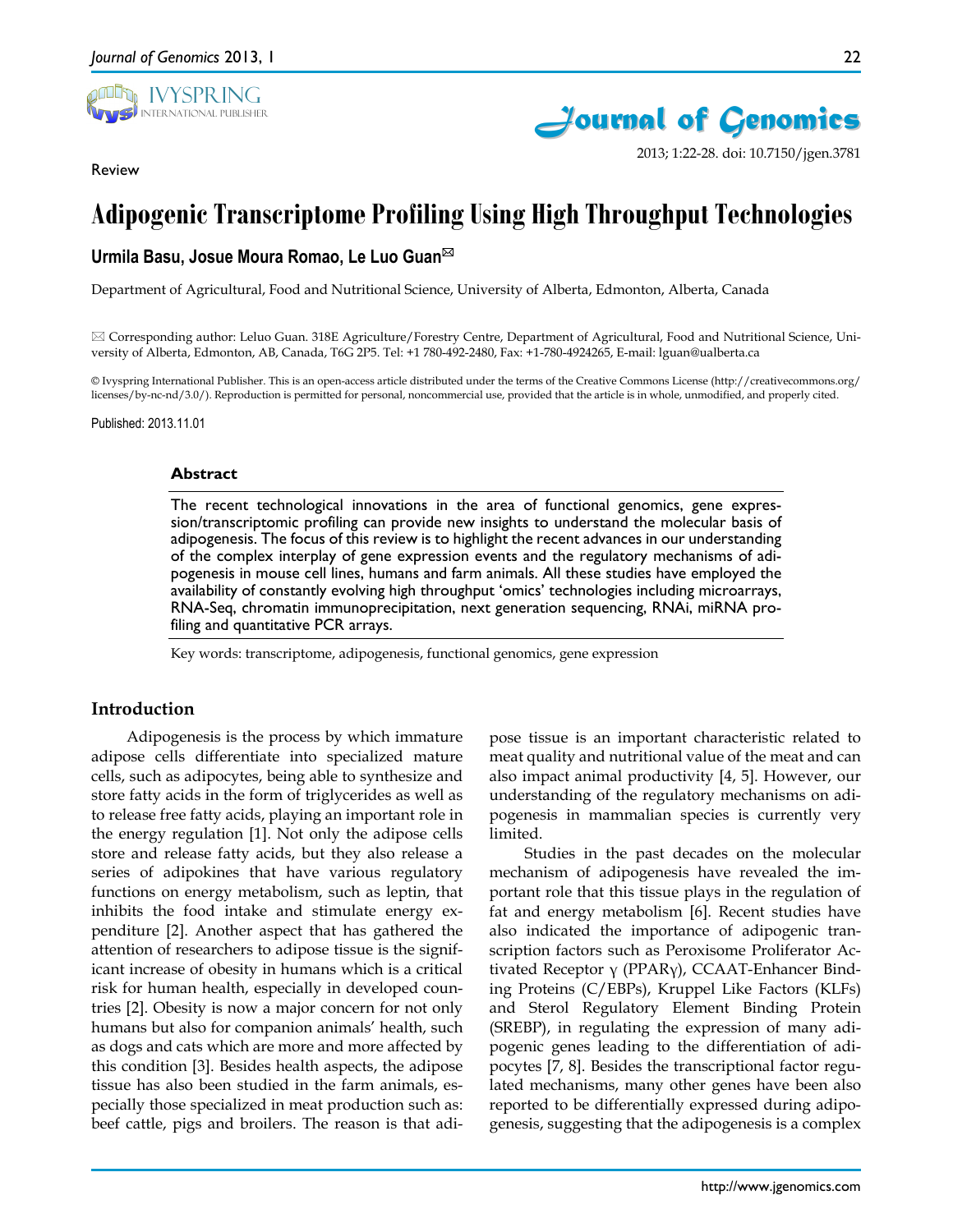process associated with many regulatory mechanisms. In this paper, we have focused on elucidation of molecular mechanisms of adipogenesis by studying the transcriptome (mRNAs and miRNAs) using advanced high throughput technologies. Recently, high-throughput technologies have become essential tools for large scale studies for identification of the molecular networks associated with adipogenesis. These include microarrays or RNA-Seq for gene expression profiling, chromatin immunoprecipitation followed by microarray analysis (ChIP-chip), or next generation sequencing (ChIP-Seq) for comprehensive analysis of target genes of transcription factors, RNAi screening in conjunction with microarray, DNase I hypersensitivity analysis, and adipogenesis quantitative PCR array [9-11].

## **Microarrays/Quantitative real time PCR/Adipogenesis real time PCR array**

DNA microarrays comprising hundreds or thousands of DNA fragments arrayed on small glass slides which can be used to probe the entire transcriptome to give an overall picture of gene expression behavior [12]. Quantitative real-time PCR (qRT-PCR) combines the amplification of a DNA sequence with the detection of the amplified products during each reaction cycle and is a commonly used validation tool for confirming gene expression results obtained from microarray analysis [13]. Microarray technology has been used in several gene expression profiling studies (see Table 1 for some examples) in cell culture models from mouse pre-adipocyte cell line 3T3-L1 [14-18], human mesenchymal stem cells or subcutaneous abdominal fat sample [19-23], bovine [24-27], pig [28-30] as well as other organisms [31] to monitor transcriptional changes associated with adipogenesis. Different array technologies including commercially available Genome Arrays (Affymetrix), custom spotted oligonucleotide or cDNA arrays [10] have been employed in conjunction with qRT-PCR for most of these studies to identify molecular changes at different stages of adipogenesis in response to different treatments for differentiation [10, 17, 32, 33].

| Organism                           | Microarray used                                                            | Major candidate genes                                                                                                                                                                                                                                | Reference                                  |
|------------------------------------|----------------------------------------------------------------------------|------------------------------------------------------------------------------------------------------------------------------------------------------------------------------------------------------------------------------------------------------|--------------------------------------------|
| Mouse cell<br>line $(3T3-L1)$      | Mouse genome array (Affymet-<br>$\operatorname{rix}$                       | Liver X receptor $\alpha$ (LXRa)                                                                                                                                                                                                                     | Ross et al., 2002<br>$[14]$                |
|                                    | Mouse genome array (Affymet-<br>$\operatorname{rix}$                       | Transcriptional enhancer and activator domain (TEAD); Latex-<br>in gene; Thymus Inhibitor of Apoptosis (TIAP)<br>Tolloid-like mRNA (mTld)<br>Disintegrin and metalloprotease domain-8 (ADAM 8); Myelin basic<br>protein expression factor 2 (MYEF 2) | Burton et al.,<br>2004 [15]                |
|                                    | Mouse genome array (Affymet-<br>$\operatorname{rix}$                       | Integrins $\alpha$ 5 and $\alpha$ 6                                                                                                                                                                                                                  | Liu et al., 2005<br>[16]                   |
|                                    | 38K Mouse Exonic Evi-<br>dence-based Oligonucleotide<br>(MEEBO) microarray | CCAAT-enhancer-binding proteins (C/EBPs)<br>Peroxisome proliferator activated receptor $\sqrt{\langle PPAR \gamma \rangle}$                                                                                                                          | Pantoja et al.,<br>2005 [17]               |
|                                    | Affymetrix mouse array and<br>RNA interference (RNAi)                      | Receptor interacting protein 140 (RIP140);<br>Mitogen-activated protein kinase (MAP4k4); Fat specific protein 27<br>(FSP27)                                                                                                                          | Puri et al., 2008<br>[38]                  |
|                                    | Affymetrix mouse array                                                     | SIRT1-related transcriptional signature;<br>A transcription factor ( <i>TCF21</i> )                                                                                                                                                                  | Timmons et al.,<br>2007 [32]               |
| Mouse em-<br>bryonic stem<br>cells | Affymetrix mouse array                                                     | 500 differentially expressed (DE) genes - $PPAR\gamma$ ; Fatty acid bind-<br>ing protein 4 (FABP4); Forkhead boc C2 (FOXC2); CCAAT en-<br>hancer-binding protein                                                                                     | Billon et al.,<br>2010 [37]                |
| Human                              | cDNA microarray (3400 genes)                                               | 197 DE genes                                                                                                                                                                                                                                         | Nakamura et<br>al., 2003 [19]              |
|                                    | microarray                                                                 | 113 DE genes- $PPARv2$ , lipoprotein lipase (LPL), and fatty acid<br>binding protein (FAP2)                                                                                                                                                          | Hung et al.,<br>2004 [20]                  |
|                                    | microarray                                                                 | 67 DE genes - PPARy; CCAAT enhancer-binding protein alpha;<br>acylCoA synthetase, lipoprotein lipase (LPL); FABP4                                                                                                                                    | Sekiya et al.,<br>2004 [21]                |
|                                    | microarray                                                                 | 1606 DE genes-Liver x-receptor (LXRa); COUP transcription factor<br>1 (COUP-TF1); phospholipid transfer protein (PLTP), and the<br>transmembrane protein (TMEM135)                                                                                   | Scheideler et al.,<br>2008 [22]            |
|                                    | cDNA microarray                                                            | CCAAT enhancer-binding protein alpha; PPAR <sub>Y</sub> ; Angiopoiet-<br>in-like 4 (ANGPTL4)                                                                                                                                                         | Rodri-<br>guez-Acebes et<br>al., 2010 [23] |

**Table 1:** List of major adipogenic candidates identified in mouse cell line, human, bovine and porcine by gene expression profiling using microarray.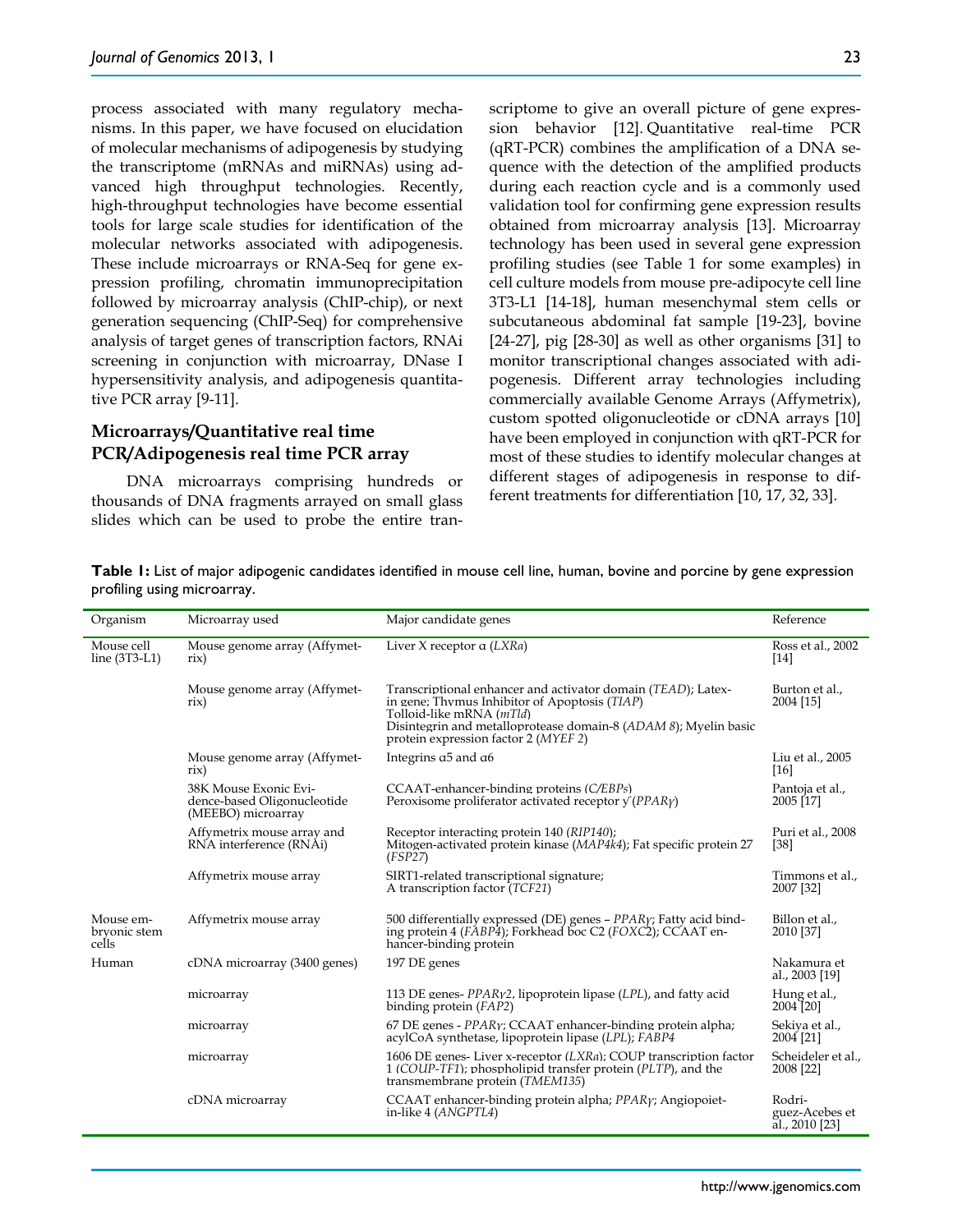| Cattle | Bovine genome microarray               | 158 DE genes-FABP4                                                                                                                                                                           | Tan et al., 2006<br>[24]                      |
|--------|----------------------------------------|----------------------------------------------------------------------------------------------------------------------------------------------------------------------------------------------|-----------------------------------------------|
|        | Bovine genome microarray               | 100 DE genes- PPAR <sub>V</sub> ; sterol regulatory element binding protein 1<br>$(SREBP-1)$                                                                                                 | Taniguchi et al.,<br>2008a, 2008b<br>[25, 26] |
|        | Bovine genome microarray               | Disintegrin and metalloproteinase with thrombospondin motifs 4<br>(ADAMTS4)                                                                                                                  | Lee et al., 2010<br>$[27]$                    |
| Pig    | cDNA microarray with 3500<br>genes     | 81 DE genes-FABP (aP2), stearyl-CoA desaturase (SCD), sterol<br>regulatory element binding transcription factor 1 (SREBF1) and<br>lipoprotein lipase (LPL)                                   | Guo et al., 2008<br>[28]                      |
|        | Porcine Genome Array (Affy-<br>metrix) | 5066 DE genes - Fatty acid synthase (FASN); LPL;<br>3-beta-hydroxysteroid dehydrogenase/delta-5-delta-4 isomerase<br>(HSD3B1); angiopoietin-like-4 (ANGPTL4); uncoupling protein 3<br>(UCP3) | Barb et al., 2010<br>[29]                     |

A large number of genes identified by these microarray studies, using different cell models or organisms, are found to be associated with adipocyte differentiation which is driven by a network of transcriptional regulators [10, 34]. Some of these examples include members of Kruppel-like factor (Klf4) family, Klf6 and Klf5, which are required for adipogenesis by transactivating PPARγ [35]; and zinc finger containing transcription factor Egr2 (Krox2), which stimulates adipogenesis through activating  $C/EBP-\beta$  by binding to its promoter [36]. Besides these, genes encoding a number of enzymes including xanthine dehydrogenase (Xdh, XOR), stearoyl-CoA desaturase (Scd1), adipose triglyceride lipase Pnpla2 (ATGL) have also been identified through these microarray studies [34]. Genome wide microarray analysis in Hanwoo (Korean cattle) identified a disintegrin and metalloproteinase with thrombospondin motifs 4 as one of the key genes controlling the relationship between marbling fat deposition and connective tissue degradation [27].

Several transcription factors and motifs with no previous link to adipocyte biology were identified using genome-wide analysis of gene expression during adipogenesis of mouse embryonic stem cells. This study utilized Mouse Genome array (Affymetrix), qRT-PCR and in silico prediction analysis of transcription factor binding sites with comprehensive bioinformatics analysis [37]. Puri et al. [38] identified the role of Receptor interacting protein 140 and Mitogen-activated protein kinase as powerful regulators of adipogenesis by performing Mouse Genome array (Affymetrix) comparative gene expression profiling of siRNA knock out cultured 3T3-L1 adipocytes cells vs. control. However, inconsistencies have been observed in some of these microarray studies due to the usage of different platforms and protocols, probe sequences or their annotations. Recently available, "Adipogenesis Pathways™ Focused Human Genome Microarrays" (ArrayIt Corporation) which contain long-mer capture agents for 89 genes involved in the human

adipogenesis pathway, would provide a solution to overcome these inconsistencies in the human adipogenesis studies. Furthermore, the mouse adipogenesis RT Profiler PCR array (QIAGEN) can also be utilized to analyze the gene expression of a focused panel of 84 key genes involved in adipogenesis, with real time PCR sensitivity and the multi-gene profiling capability of a microarray.

# **Next generation sequencing/Chromatin immunopreciptation (ChIP)-chip / ChIp-Seq**

Next-generation sequencing (NGS) technologies, which are able to simultaneously sequence several thousand DNA fragments, including whole-transcriptome sequencing using RNA sequencing (RNA-Seq) or digital gene expression (DGE) profiling, have started to reveal the complexities of different biological processes at an unprecedented level of sensitivity and accuracy [39-41]. Table 2 lists examples of the adipogenesis studies conducted in different organisms using high throughput technologies. Differential gene expression during adipogenesis in a clonal bovine intramuscular preadipocyte cell line using serial analysis of gene expression identified 878 differentially expressed genes [42]. Digital gene expression-tag profiling was performed to generate transcriptome profiles of backfat tissues from beef steers to elucidate the molecular mechanism of fat deposition in adipose tissues [43]. In this study [43], a total of 18,034 genes were identified and 650 genes were found to be differentially expressed including Retinoblastoma 1, *PPARα*, Stearoyl-CoA desaturase 5, ATP citrate lyase, Leptin, phosphate cytidylyltransferase 2 ethanolamine, *Interleukin 18*, and Serpin peptidase inhibitor, clade E, member 1. Recently, Chen et al. [44] used high throughput RNA-Seq to generate a high-resolution map of the porcine mRNA and miRNA transcriptome in liver, muscle and fat from a full-sib F2 female pair with extreme phenotypes. This study provided not only provided a global view of the pig transcriptome but also revealed new information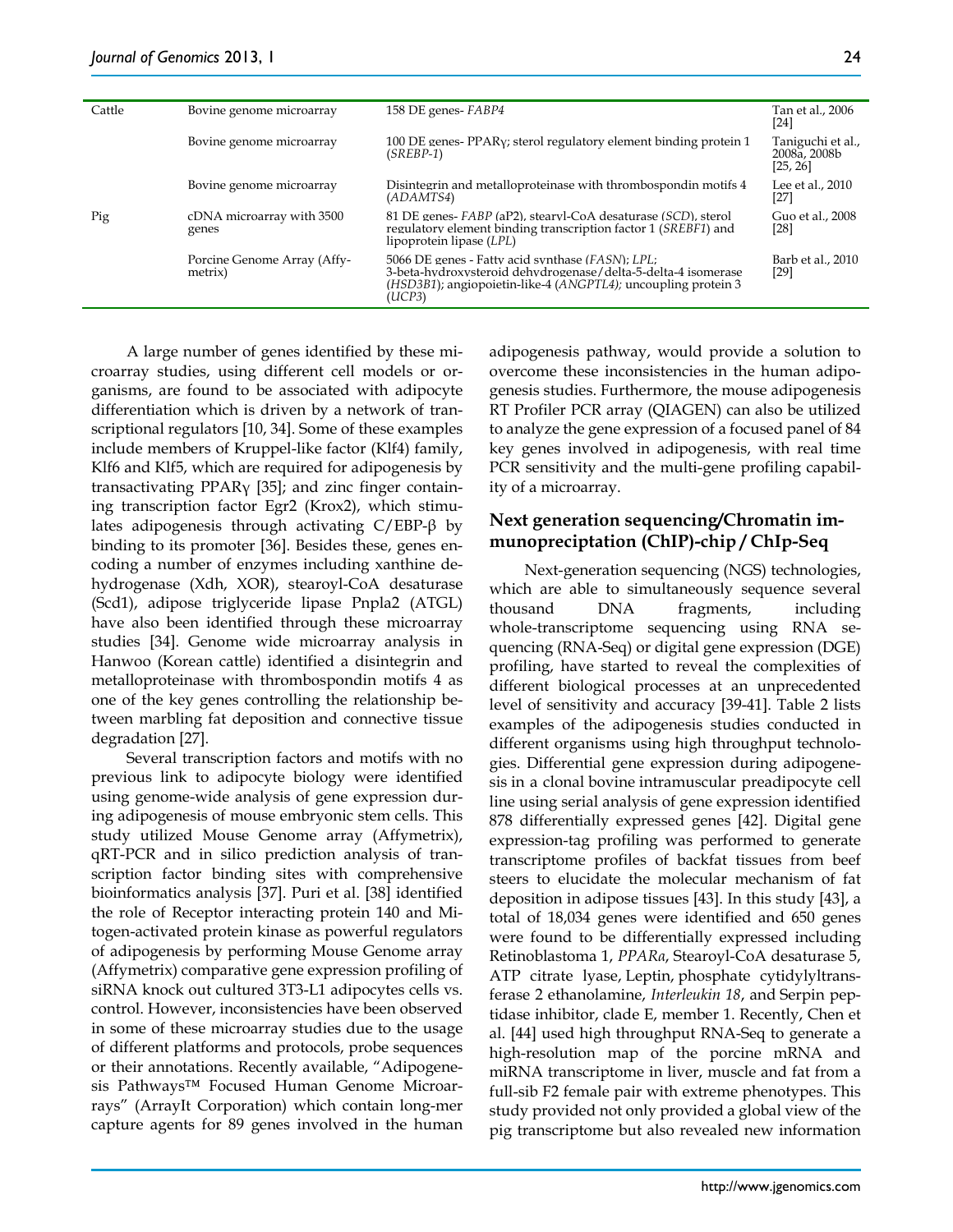about the large scale alternative splicing events and identified gene boundaries at single nucleotide resolution. A high degree of transcriptional complexity in the regulatory mechanisms of adipogenesis in porcine adipose tissue was revealed by the identification of 1596 differentially expressed genes [45].

Chromatin immunopreciptation (ChIP) is widely used for identifying and characterizing elements like histones, transcriptional factors, in protein-DNA interactions involved in the gene regulation or chromatin organization [46]. ChIP-chip (chromatin immunoprecipitation-on-chip) involves incubation of the genomic DNA in the presence of proteins, shearing of DNA into small pieces followed by the immunoprecipitation of DNA-bound proteins with an antibody. Subsequently, DNA is purified, labeled and hybridized to microarray which allows identification of significantly enriched sequences bound by the proteins of interest [47]. Most of the changes occurring during adipogenesis are thought to be controlled or mediated by particular transcription factors and ChIP-chip is able to produce comprehensive genome-wide location information for specific transcription factors. Several target genes of PPARγ were identified using integrated analyses of ChIP-chip, expression microarray and computational motif search [9]. Other studies have characterized PPARγ and C/EBPα-binding sites in mature 3T3-L1 adipocytes using ChIP-chip [48]. Although microarray platforms provide a method for 'global' ChIP analysis, a novel approach combining Chip assay with next generation parallel sequencing (ChIP-Seq) has allowed researchers to study genome-wide protein DNA interactions in an unbiased manner [47, 49]. These genome-wide studies employing ChIP-Seq have improved our understanding of the transcriptional networks controlling adipogenesis at different stages of differentiation [50-52].

**Table 2:** High throughput technologies to identify candidate adipogenic genes, transcription factors (TFs), and chromatin region in mouse cell line, human, bovine and porcine

| Organism                      | Technology used                                                         | Candidate genes / TFs / chromatin regions                                                                                                                                                                                                                                          | Reference                                   |
|-------------------------------|-------------------------------------------------------------------------|------------------------------------------------------------------------------------------------------------------------------------------------------------------------------------------------------------------------------------------------------------------------------------|---------------------------------------------|
| Mouse cell<br>line $(3T3-L1)$ | ChIP-chip                                                               | Transmembrane protein 143 (TMEM143);<br>Haptoglobin (HP); Fatty acid binding protein 4 (FABP4); Adipsin (CFD)                                                                                                                                                                      | Nakachi et al.,<br>2008 [9]                 |
|                               | ChIP/whole genome<br>tilling arrays                                     | 5299 genomic regions of $PPAR\gamma$ binding                                                                                                                                                                                                                                       | Lefterova et al.,<br>2008 [48]              |
|                               | ChIP-Seq                                                                | Genome wide map of $>5000$ PPAR $\gamma$ and retinoid X receptor (RXR)-binding<br>sites                                                                                                                                                                                            | Nielsen et al.,<br>2008 [50]                |
|                               | ChIP-PET (ChiP pair<br>end-tagging technology)                          | 7700 DNA binding sites of $PPAR\gamma$ and RXR                                                                                                                                                                                                                                     | Hamza et al.,<br>2009 [51]                  |
|                               | ChIP-chip and ChIP-Seq                                                  | Histone H4 Lys 20 (H4K20) - transcriptional regulation and epigenetic<br>chromatin modulation                                                                                                                                                                                      | Wakabayashi et<br>al., 2009 <sup>[53]</sup> |
|                               | ChIP-Seq                                                                | Co-localization of $PPAR\gamma$ with the hematopoietic transcription factor PU.1<br>in areas of open chromatin and histone acetylation                                                                                                                                             | Lefterova et al.,<br>2010 [54]              |
|                               | Illumina's Mouse Ref-8<br><b>Expression BeadChips</b>                   | ETS (E-twenty six) family transcription factor                                                                                                                                                                                                                                     | Birsov et al.,<br>2011 [18]                 |
|                               | Genome-wide mapping<br>of DNase-hypersensitive<br>regions using DHS-Seq | Multiple transcription factor 'hotspots' PPARy; C/EBPa; glucocorticoid<br>receptor, retinoid X receptor                                                                                                                                                                            | Siersbaek et al.,<br>2011 [59]              |
| Human                         | ChIP-Seq in mature<br>human SGBS adipocytes                             | 52,733 C/EBPa and 23,328 PPAR <sub>Y</sub> binding sites                                                                                                                                                                                                                           | Schmidt et al.,<br>2011 [56]                |
|                               | ChIP-Seq                                                                | Histone H <sub>3</sub> on Lysine 56 (H <sub>3</sub> K56) acetylation, E <sub>2F4</sub> recognition, C/EBPa<br>and HSF-1 binding                                                                                                                                                    | Lo et al., 2011<br>$[58]$                   |
| Cattle                        | Serial analysis of gene<br>expression (SAGE)                            | 878 DE genes - Collagen Type 1 (COL18A1); Glutathione peroxidase<br>$(GPX3)$ : Serum amvloid A3 $(SAA3)$ ; Fibronectin 1 $(FN1)$ ; Adipose differ-<br>entiation-related protein (ADFP)                                                                                             | Mizoguchi et<br>al., 2010 [42]              |
|                               | 3' digital gene expres-<br>sion tag profiling                           | 650 DE genes - Retinoblastoma 1(RB1); PPARa; Stearoyl-CoA desaturase 5<br>$(SCD5)$ ; ATP citrate lyase $(ACLY)$ ; Leptin $(LEP)$ ; phosphate cytidyl-<br>vltransferase 2 ethanolamine (PCYT2): Interleukin 18 (IL18); Serpin pepti-<br>dase inhibitor, clade E, member 1(SERPINE1) | Jin et al., 2012<br>[43]                    |
| Pig                           | 3' digital gene expres-<br>sion tag profiling                           | 1596 DE genes (with 887 up-regulated and 709 down-regulated)                                                                                                                                                                                                                       | Li et al., 2011<br>[45]                     |
|                               | RNA-Seq and Ge-<br>nome-wide association<br>studies                     | Insulin-like growth factor 2 (IGF2)                                                                                                                                                                                                                                                | Chen et al., 2011<br>$[44]$                 |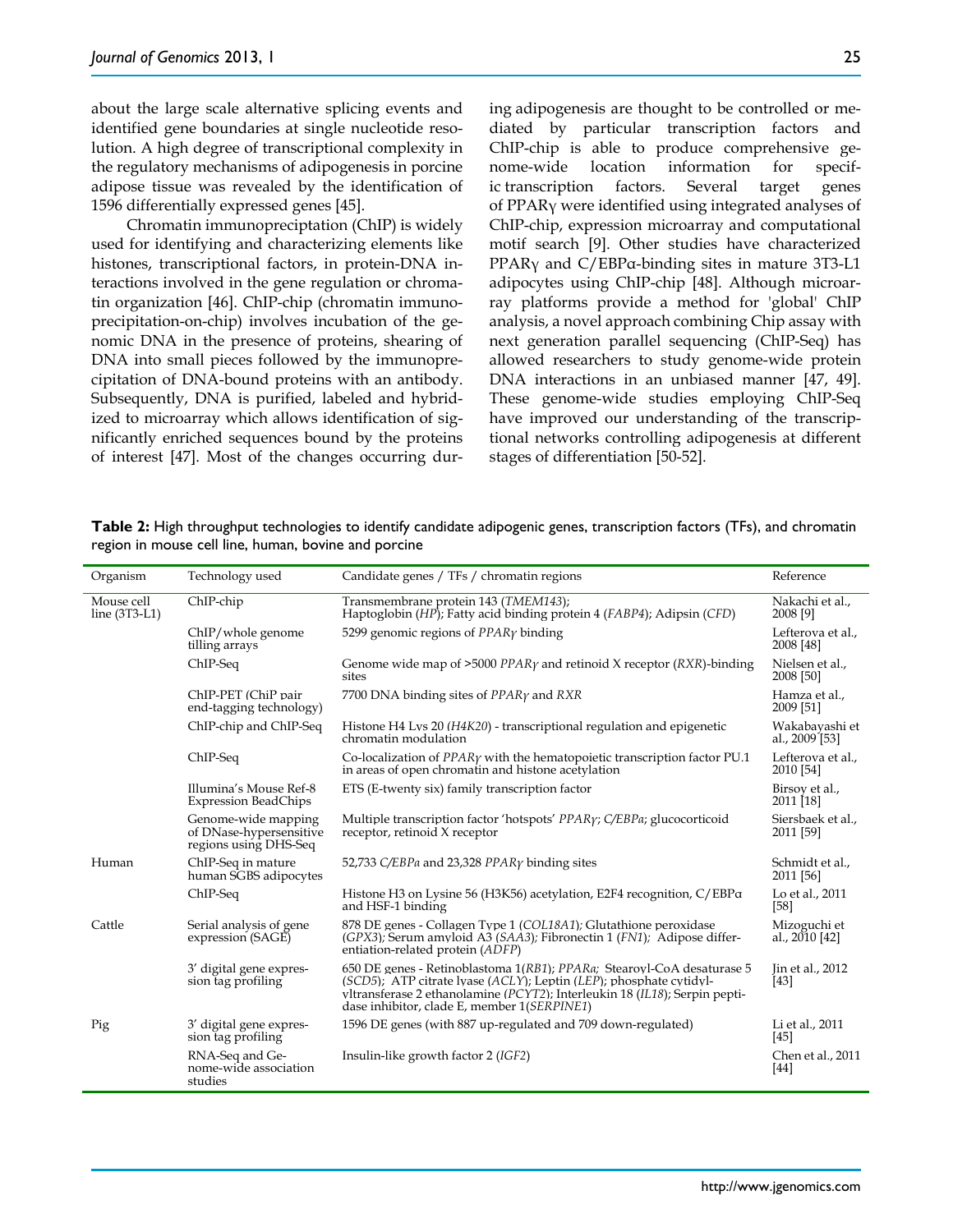Further studies have also identified the molecular signatures of PPARγ binding using ChIP-Seq [53-56]. Transcription factor 7-like 1 (TCF7L1) was found to repress a large number of cytostructural genes before adipocyte gene induction using ChIP-Seq [57]. The first genome-wide profile of H3K56 (lysine 56 of histone H3) acetylation, and binding location analysis of E2F4, C/EBPα and HSF-1 binding in human adipocytes derived from mesenchymal stem cells found that almost half of the genome shows signs of H3K56 acetylation. This acetylation is associated with transcription factors and proteins in the adipokine signaling, and will serve as an important resource to further understanding of adipocyte transcriptional regulation and epigenetic modifications [58].

Recent studies used DNase I Hypersensitive (DHS) site analysis in combination with deep sequencing, to detect dynamic changes of the chromatin landscape during adipocyte differentiation, coinciding with cooperative binding of multiple transcription factors to transcription factor hotspots [59, 60]. In DHS site analysis, nuclear or whole-cell extracts containing proteins of interest are allowed to bind to DNA segments followed by the treatment of the resulting complexes with DNase I. Deep sequencing of the DNA released from DHS sites helps in the identification of regulatory elements for a given locus and to characterize chromatin structures [61]. The time-resolved expression profiling of all nuclear receptor superfamily members, using the chromatin-region specific primers by qRT-PCR of ChIP templates revealed that glucocorticoid receptor and its ligand cortisol as central regulatory factors controlling early regulatory events in human adipogenesis [62]. The combination of ChIP for enrichment of both coding and unexplored regulatory regions of transcriptional factors, coupled to the targeted re-sequencing or transcriptome analysis using RNA-Seq on next generation sequencing platforms, will provide further insights into the genomic architecture of its regulatory regions and the associated changes in transcriptomes. RNAseq will further prove to be effective in identifying transcriptomes under multiple conditions of adipogenesis and their response to various environmental factors.

## **MicroRNA profiling**

MicroRNAs are non-coding small RNAs with approximately 22 nucleotides that participate in several biological processes, such as development, cell differentiation, apoptosis, metabolism and pathogenesis through the gene expression regulation mainly by mRNA translation repression [63-65]. Several microRNAs are reported to play a role in the physiology and pathology of adipose tissue of mammals [66, 67]. Therefore, there is a great interest to characterize the microRNA expression profile in fat tissues of humans as well as farm animals in order to understand how microRNAs participate in the regulation of adipose tissue development. Recent studies reported the miRNA profiles in adipose tissue of meat farm animal, such as beef cattle [68, 69] and pigs [70]. Adipose tissue (subcutaneous fat) from beef cattle showed different profiles of miRNAs according to the location in the fat depot, with 80, 66 and 63 miRNAs detected respectively in abdominal subcutaneous, back subcutaneous and rump subcutaneous tissues by qRT-PCR [68]. Besides not only depot location, but also the fat traits of the animals (high backfat thickness vs. low backfat thickness) impacts miRNA profiles found by qRT-PCR analysis. A total of 42 miR-NAs were differentially expressed between these groups, being miR-378 the most differentially expressed. Li et al. [71] profiled swine adipose tissue (backfat) using a Solexa deep sequencing approach which allowed the identification of the sequence and relative expression of 227 miRNAs. Their results also showed that the abundant miRNAs belonged mainly to 32 miRNA gene families, which included miR-143, miR-103, let-7, and miR-148. Comparing the conserved miRNAs between the profiles of 7day old and 240 day old pigs, the authors found a total of 93 miRNAs up-regulated and 33 down-regulated in adult animals, indicating the impact of animal development in miRNA profiles of adipose tissue. Deep sequencing analysis also provided a global view of the complexity of the miRNA transcriptome and in total 164 potential novel tissue-specific miRNAs were detected [44].

## **Future perspectives**

Understanding the molecular basis of adipogenesis and fat cell development is essential to identify new biomarkers. Adipogenesis is a complex process that appears to be regulated in a coordinated manner by genes, proteins, microRNAs expression to modulate fat formation in mammalian species. Integrated analysis of transcriptome, proteome, microRNAome and genome wide association studies are necessary to achieve the comprehensive view of the regulatory mechanisms on adipogenesis. Furthermore, detailed information on epigenetic regulation will be extremely beneficial to complement these studies to improve our understanding of the complexities of adipogenesis.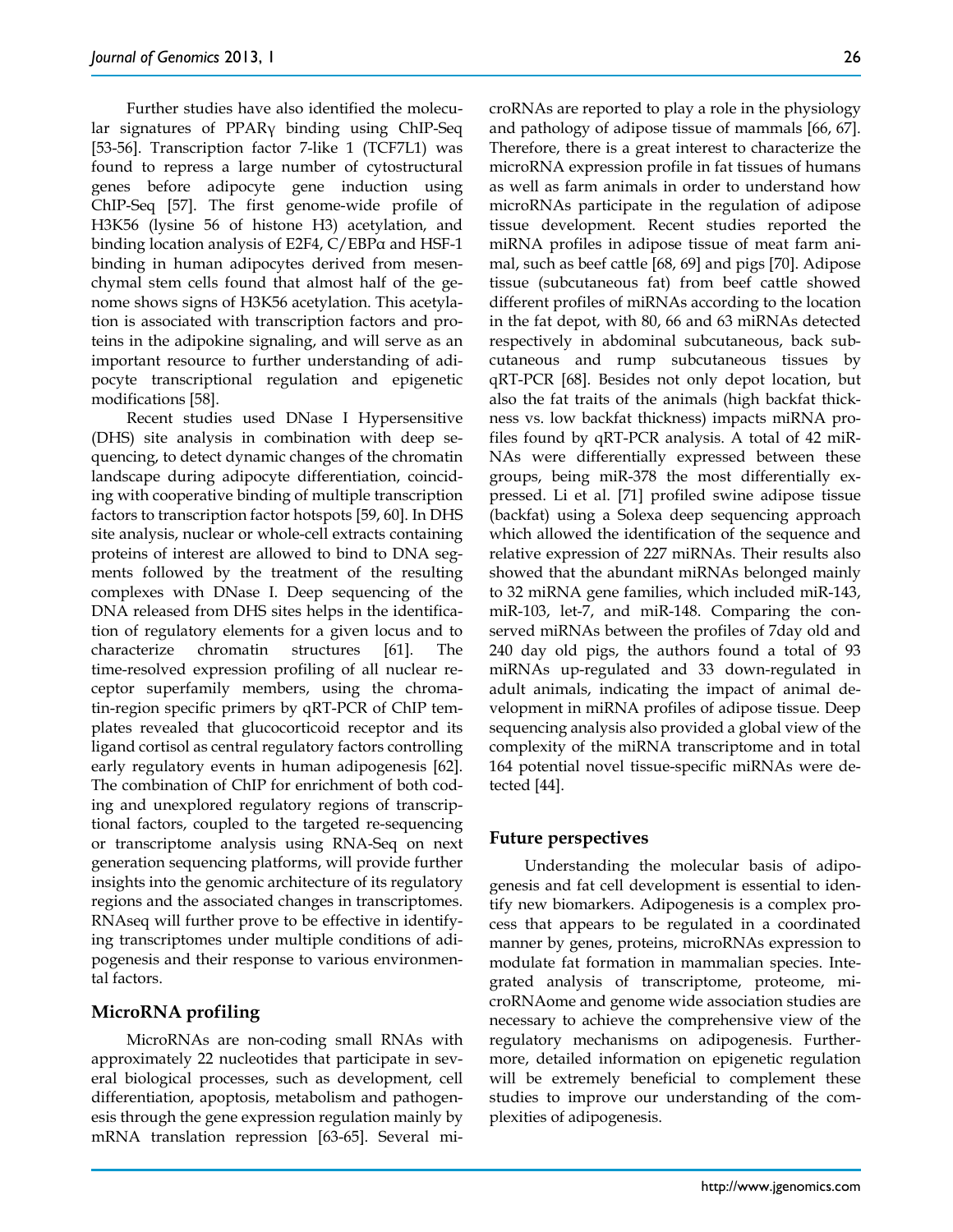## **Conflict of Interest**

The authors have declared that no conflict of interest exists.

#### **References**

- 1. Large V, Peroni O, Letexier D, Ray H, Beylot M. Metabolism of lipids in human white adipocyte. Diabetes & Metabolism. 2004; 30:294-309.
- 2. Galic S, Oakhill JS, Steinberg GR. Adipose tissue as an endocrine organ. Molecular and Cellular Endocrinology. 2010; 316:129-139.
- 3. German AJ, Ryan VH, German AC, Wood IS, Trayhurn P. Obesity, its associated disorders and the role of inflammatory adipokines in companion animals. The Veterinary Journal. 2010; 185:4-9.
- 4. Basu U, Guan LL, Taniguchi M, Zhao Y, Dodson MV. Application of 'omics' technologies on improvement of meat quality. In: Haugen S and Meijer S, ed. Nutritional biochemistry: Genomics, metabolomics and food supply. Hauppauge, NY: Nova Science Publishers; 2009:165-194.
- 5. Hausman GJ, Dodson MV, Ajuwon K, Azain M, Barnes KM, Guan LL et al. Board-invited review: the biology and regulation of preadipocytes and adipocytes in meat animals. Journal of Animal Science. 2009; 87:1218-1246.
- 6. Poulos SP, Hausman DB, Hausman GJ. The development and endocrine functions of adipose tissue. Molecular and Cellular Endocrinology. 2010; 323:20-34.
- 7. Lefterova MI, Lazar MA. New developments in adipogenesis. Trends in Endocrinology and Metabolism. 2009; 20:107-114.
- 8. White UA, Stephens JM. Transcriptional factors that promote formation of white adipose tissue. Molecular and Cellular Endocrinology. 2010; 318:10-14.
- 9. Nakachi Y, Yagi K, Nikaido I, Bono H, Tonouchi M, Schonbach C et al. Identification of novel PPAR gamma target genes by integrated analysis of ChiP-on-chip and microarray expression data during adipocyte differentiation. Biochemical and Biophysical Research Communications. 2001; 372:362-366.
- 10. Prokesch A, Hacki H, Hakim-Weber R, Bornstein SR, Trajanoski Z. Novel insights into adipogenesis from omics data. Current Medicinal Chemistry. 2009; 16:2952-2964.
- 11. Costa V, Gallo MA, Letizia F, Aprile M, Casamassimi A, Ciccodicola A. PPARG: Gene expression regulation and next-generation sequencing for unsolved issues. PPAR Research. 2010; doi:10.1155/2010/409168.
- 12. Stoughton RB. Applications of DNA microarrays in biology. Annual Review of Biochemistry. 2005; 74:53-82.
- 13. Morey JS, Ryan JC, Van Dolah FM. Microarray validation: factors influencing correlation between oligonucleotide microarray and real-time PCR. Biological Procedures Online. 2006; 8:175-193.
- 14. Ross SE, Erickson RL, Gerin I, DeRose PM, Bajnok L, Longo KA et al. Microarray analyses during adipogenesis: understanding the effects of Wnt signaling on adipogenesis and the roles of liver X receptor alpha in adipocyte metabolism. Molecular Cellular Biology. 2002; 22:5989-5999.
- 15. Burton GR, Nagarajan R, Peterson CA, McGehee RE. Microarray analysis of differentiation-specific gene expression during 3T3-L1 adipogenesis. Gene. 2004; 329:167-185.
- 16. Liu J, DeYoung SM, Zhang M, Zhang M, Cheng A, Saltiel AR. Changes in integrin expression during adipocyte differentiation. Cell Metabolism. 2005; 2:165-177.
- 17. Pantoja C, Huff JT, Yamamoto KR. Glucocorticoid signaling defines a novel commitment state during adipogenesis in vitro. Molecular Biology of the Cell. 2008; 19:4032-4041.
- 18. Birsoy K, Berry R, Wang T, Ceyhan O, Tavazoie S, Friedman JM et al. Analysis of gene networks in white adipose tissue development reveals a role for ETS2 in adipogenesis. Development. 2011; 138:4709-4719.
- 19. Nakamura T, Shiojima S, Hirai Y, Iwama T, Tsuruzoe N, Hirasawa A et al. Temporal gene expression changes during adipogenesis in human mesenchymal stem cells. Biochemical and Biophysical Research Communications. 2003; 303:306-312.
- 20. Hung SC, Chang CF, Ma HL, Chen TH, Low-Tone HL. Gene expression profiles of early adipogenesis in human mesenchymal stem cells. Gene. 2004; 340:141-150.
- 21. Sekiya I, Larson BL, Vuoristo JT, Cui JG, Prockop DJ. Adipogenic differentiation of human adult stem cells from bone marrow stroma (MSCs). Journal of Bone and Mineral Research. 2004; 19:256-264.
- 22. Scheideler M, Elabd C, Zargossi LE, Chielini C, Hackl H, Sanchez-Cabo F. Comparative transcriptomics of human multipotent stem cells during adipogenesis and osteoblastogenesis. BMC Genomics. 2008; 9:340.
- 23. Rodriguez-Acebes S, Palacios N, Botell-Carretero JI, Olea N, Crespo L, Permingo R et al. Gene expression profiling of subcutaneous adipose tissue in morbid obesity using a focused microarray: distinct expression of cell cycle- and differentiation-related genes. BMC Medical Genomics. 2010; 3:61.
- 24. Tan SH, Reverter A, Wang Y, Byrne KA, McWilliam SM, Lehnert SA. Gene expression profiling of bovine in vitro adipogenesis using a cDNA microarray. Functional integrative genomics. 2006; 6:235-249.
- 25. Taniguchi M, Guan LL, Zhang B, Dodson MV, Okine E, Moore SS. Adipogenesis of bovine perimuscular preadipocytes. Biochemical Biophysical Research Communications. 2008; 366:54-59.
- 26. Taniguchi M, Guan LL, Zhang B, Dodson MV, Okine E, Moore SS. Gene expression patterns of bovine perimuscular preadipocytes during adipogenesis. Biochemical Biophysical Research Communications. 2008; 366:346-351.
- 27. Lee SH, Gondro S, Werf JV, Kim NK, Lim DJ, Park EW et al. Use of a bovine genome array to identify new biological pathways for beef marbling in Hanwoo (Korean Cattle). BMC Genomics. 2010; 11:623.
- 28. Guo H, Wang SH, Cao HJ, Xu K, Zhang J, Du ZL et al. Gene Microarray Analysis for Porcine Adipose Tissue: Comparison of Gene Expression between Chinese Xiang Pig and Large White. Journal of Animal Science. 2008; 21:11-18.
- 29. Barb CR, Hausman GJ, Lents CA, Lkhagvadorj S, Qu L, Cai W et al. Gene expression in hypothalamus, liver and adipose tissues and food intake response to melanocortin-4 receptor (MC4R) agonist in pigs expressing MC4R mutations. Physiological Genomics. 2010; 41:254-268.
- 30. Hausman GJ, Barb CR, Dean RG. Gene expression profiling in developing pig adipose tissue: non-secreted regulatory proteins. Animal. 2011; 5:1071-1081.
- 31. Rosen ED, MacDougald OA. Adipocyte differentiation from the inside out. Nature Reviews Molecular Cell Biology. 2006; 7:885-896.
- 32. Timmons JA, Wennmalm K, Larsson O, Walden TB, Lass-mann T, Petrovic N et al. Myogenic gene expression signature establishes that brown and white adipocytes originate from distinct cell lineages. Proceedings of the National Academy of Science (USA). 2007; 104:4401-4406.
- 33. Cristancho AG, Lazar MA. Forming functional fat: a growing understanding of adipocyte differentiation. Nature Reviews Molecular Cell Biology. 2010; 12:772-734.
- 34. Mathur SK, Jain P, Mathur P. Microarray evidences the role of pathologic adipose tissue in insulin resistance and their clinical implications. Journal of Obesity. 2011; doi: 10.1155/2011/587495.